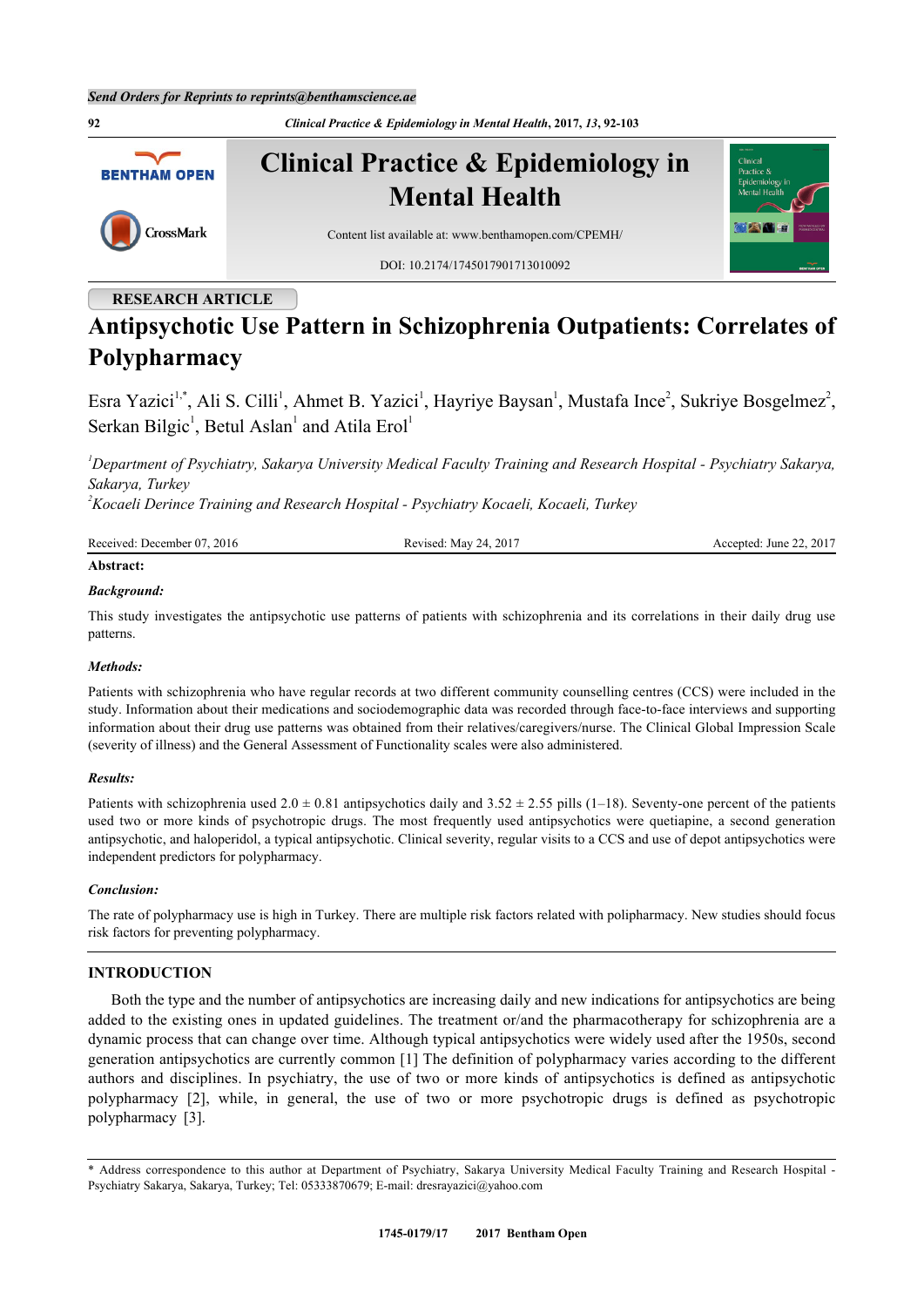Although, in clinical practice applications, there are several guidelines for the use of antipsychotics for schizophrenia, this varies in the real world. For example, antipsychotic polypharmacy (APP) is widely used in clinical practice. Despite the lack of robust evidence, the increased risk of side effects and the cost implications for this approach, APP is commonly used in schizophrenia. APP prevalence rates vary widely, from 4–92.2%, depending on study design, patient population, diagnosis and geographical region [[4](#page-8-3) - [6](#page-8-4)]. In previous studies conducted in Asia, the polypharmacy rates were similar or higher than Turkey results. A multicentre study conducted on schizophrenia patients in East Asia reported antipsychotic polypharmacy rates to be 45.7% [[7\]](#page-9-0). Earleir studies in Asia reported antipsychotic polypharmacy rates of 90% in Japan [\[8](#page-9-1)] and 59% in Singapore [[9](#page-9-2)]. On the other hand, in Europe, the rates were reported to be 43.9% in Germany[[10](#page-9-3)], and in Spain, there was a 13.9% antipsychotic combination and 19.4% unspecified combinations [[11](#page-9-4)]. A recently published retrospective cohort study (with 4,156 patients included in the study) in the United States reported that antipsychotic polypharmacy in patients with schizophrenia was 23.3% [\[12\]](#page-9-5). The polypharmacy rate in a Norwegian study of schizophrenic patients' antipsychotics when they were discharged from an emergency ward was recorded and the polypharmacy rates were observed to be 35.6% and 24.9% when low potency first generation antipsychotics(FGAs) in doses below a 100 mg/day chlorpromazine (CPZ) equivalent dose were excluded[[13\]](#page-9-6). In a one study in Nigeria polypharmacy psychotropic agents were reported as 92% for general psychiatric outpatients and 94% in schizophrenia patients [\[4](#page-8-3)].

The current data show that there may be some clinical benefits of antipsychotic polypharmacy in clinical challenges, such as with severe or treatment-resistant conditions. However, polypharmacy has harmful potential conclusions, such as an excessively high content of antipsychotic dosages [\[14](#page-9-7), [15\]](#page-9-8), extrapyramidal side-effects, cognitive impairment and drug interactions; it can also result in decreases in drug concentrations, thus insufficient treatment, and increasing cost, which may be associated with an increased risk of death [[6,](#page-8-4) [16\]](#page-9-9). Using higher doses of antipsychotics leads to high dopamine D2 receptor antagonism and it is shown to be related to lower subjective well-being, a worse medication adherence and thereby a poor therapeutic outcome [\[17](#page-9-10)]

Chronic use of antipsychotics with a relatively high dose is also shown to be related with a worse outcome in long term recovery than the strategy of dose reduction or discontinuation [[18\]](#page-9-11)

It is well established that polypharmacy has harmful effects. It is not recommended and all psychiatrists undoubtedly know this information. Nonetheless, polypharmacy continues to exist in the real world and its use increases each year. Therefore, the question is 'What is the reason for polypharmacy?' There are several studies about the predictors of polypharmacy: the common associated factors are male gender, younger age and being single and unemployed. Other factors are primarily related to clinical severity and poor functionality of the patients, such as having severe psychopathology, residual psychotic symptoms, poor cognitive function, poor insight into the illness, additional psychiatric co-morbidity, in-patients of a psychiatric hospital, involuntary admission, more frequent admissions and the use of depot antipsychotics [\[6](#page-8-4)].

Polypharmacy continues to exist with increasing frequency and there is no clear answer regarding what to do about solving this problem. Consequently, there is still a need for updated natural/realistic data to understand the correlates as well as the severity of the condition. This study investigates the antipsychotic use patterns of patients with schizophrenia and its correlations in their daily drug use patterns.

#### **METHODS**

#### **Sampling**

This study was conducted in 2015 with 280 patients with schizophrenia whose treatment and rehabilitation programmes were provided by the Sakarya Community Counselling Centre (Sakarya TRSM) and the Derince Community Counselling Centre (Derince TRSM). Ethical approval was obtained from the Sakarya University Medical Sciences Ethical Committee. Written consent was obtained from all of the participants of the study.

The community counselling centres (CCS) in Turkey monitor patients with severe mental illness with schizophrenia, schizoaffective disorder or bipolar disorder as a primary diagnosis. Most of the patients are clinically stable outpatients and, in general, they come to the centre either daily, weekly and sometimes irregularly or they are visited in their home by the centre; this differs according to the patients' clinical need, level of social support, environmental/economic status, *etc*. At the time when the study was conducted, Sakarya TRSM had 503 recorded patients with severe mental disease and Derince TRSM had 355 patients.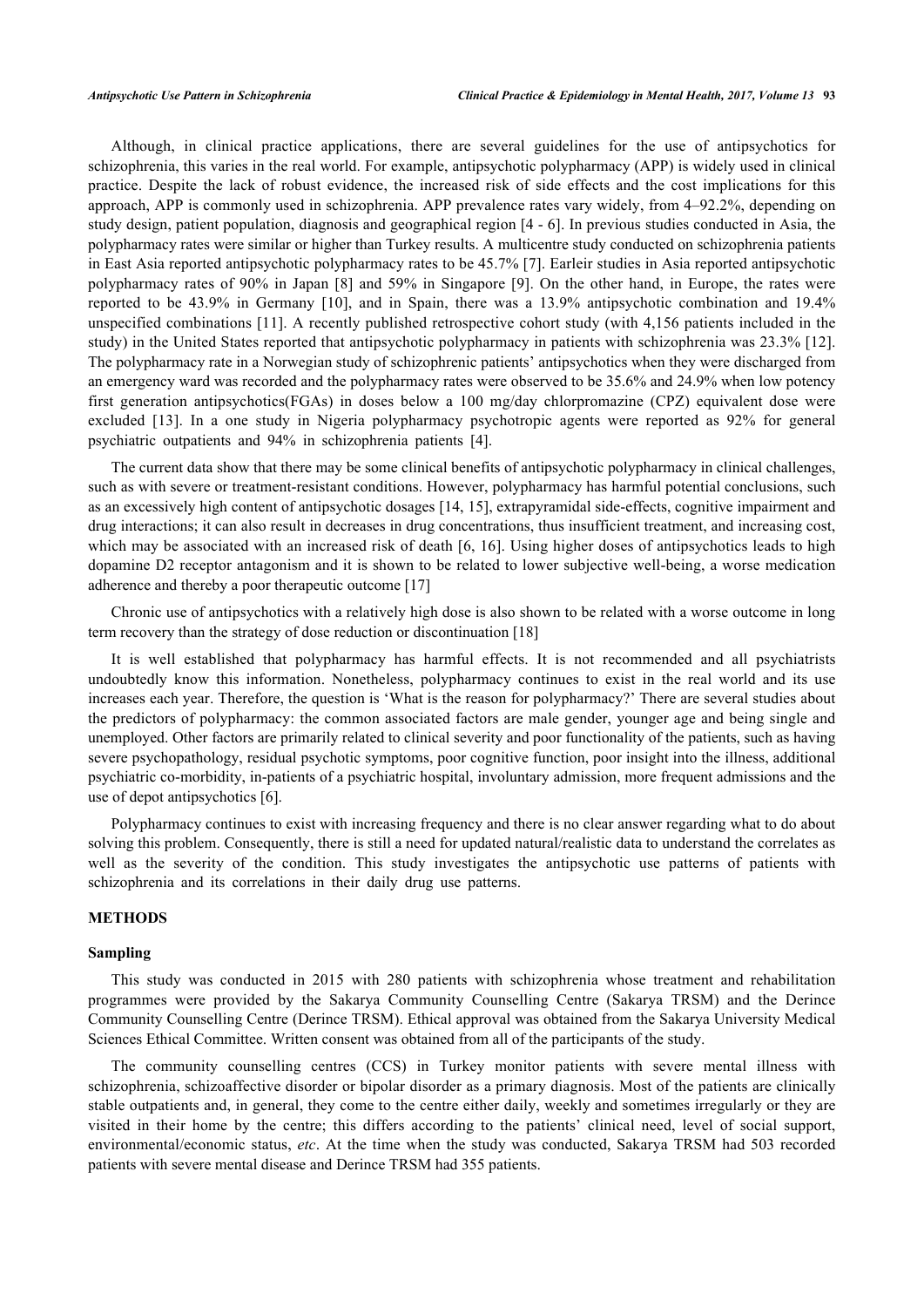#### **Procedure**

Records from previous six months were evaluated and patients were filtered in two stages. First, the ones with schizoaffective and bipolar disorders, the ones with comorbid substance-alcohol use disorders and the ones with organic disorders of the central nervous system, such as epilepsy, multiple sclerosis, *etc*., were excluded. Patients who had inconsistent or missing data were excluded. Patients with schizophrenia who used at least one type of antipsychotic were selected for the study. Patients whose data in the records was accurate, complete and available to be checked with the caregiver or nurse were asked to participate; only voluntary patients over age 18 were included in the study.

Second, the chief psychiatrists of both centres (SB and SB) checked the accuracy of the diagnosis of schizophrenia; the study was conducted on patients with schizophrenia according to DSM-V criteria. Patients who had been diagnosed with schizophrenia for at least one year and who had not been hospitalized during the last six months were accepted. Information regarding their medications and sociodemographic data was recorded through a face-to-face interview; supporting information regarding their drug use patterns was obtained from their relatives/caregivers/nurse. The Clinical Global Impression Scale (severity of illness) and the General Assessment of Functionality scales were also administered.

#### **Classification and Calculation of Equivalent Doses of Antipsychotics**

The classification of antipsychotics as first generation and second generation was conducted according to Psychotropic Drug Directory [[19\]](#page-9-12) Doses of the antipsychotic were calculated as a chlorpromazine equivalent (**CPZeq**), according to a previous study conducted by Kroken *et al.* [[13\]](#page-9-6), which is reviewed and abstracted previous literature on a table of equivalents doses. It is known that sometimes the equivalent dosages under chlorpromazine 100 mg may not have the exact intention of their antipsychotic effects[[1](#page-8-0)]. So two separate calculations were conducted for the antipsychotic polypharmacy: The first calculation included all of the antipsychotics in all dosages and in the second calculation included only the antipsychotics that were at higher dosages of chlorpromazine 100 mg equivalent dose. Plasma levels of antipsychotics including clozapine are not used in routine treatment follow-up procedure in CCS so plasma levels of drugs were not available in this study.

#### **Instruments**

**Sociodemografical and Clinical Data Form:** This a form prepared to include sociodemografic and clinic data about the patients as the gender, age, education, marital status, occupation, family history, *etc*., and questions about the duration of illness, number of hospitalisations, suicide attempts, violence and treatment adherence.

**Clinical Global Impression Scale (for Severity) (CGI-S):** This scale is used to assess the severity, the improvement rate and the medication side effects of psychiatric disorders. The illness severity subscale was used in this study. The scale for the severity of illness refers to the clinician's global impression of the patient; it is scored between 1 and 7. The scale scores rise as the severity of the illness increases [[20\]](#page-9-13).

**General Assessment of Functionality (GAF):** The GAF scale, which is structured in accordance with the DSM-IV, assesses the patient's psychological, social and occupational functioning. The general framework of this scale uses a single measurement to help monitor clinical progress of an individual. It involves general rating of a person's functioning at that moment or in the past and is done by a clinician who gives points between 1 and 100 [\[21](#page-9-14)].

**Statistical Analysis:** The data were analysed using the Statistical Package for the Social Sciences 17.0 (SPSS Inc., Chicago, IL, US). To compare the mean values of the linear variables, the Student's *t*-test was used for the groups with a standard distribution and the Mann–Whitney *U*-test for those that did not have a standard distribution [\[22\]](#page-9-15). The chisquare test was used to compare categorical variables [[23\]](#page-9-16). The Pearson's correlation analysis was used for correlation analyses and the linear regression analysis for identifying the predictors [\[24](#page-9-17)].

#### **RESULTS**

Finally, 149 schizophrenia patients from Sakarya TRSM and 131 from Derince TRSM (total 280 patients) who had regular records at the respective community counselling centres over the previous six months were included in the study.

<span id="page-2-0"></span>The mean age of the patients was  $40.9 \pm 9.9$  (19–70) and 66.3% of the patients were male. The sociodemographic and clinical properties of the patients are provided in (Table **[1](#page-2-0)**).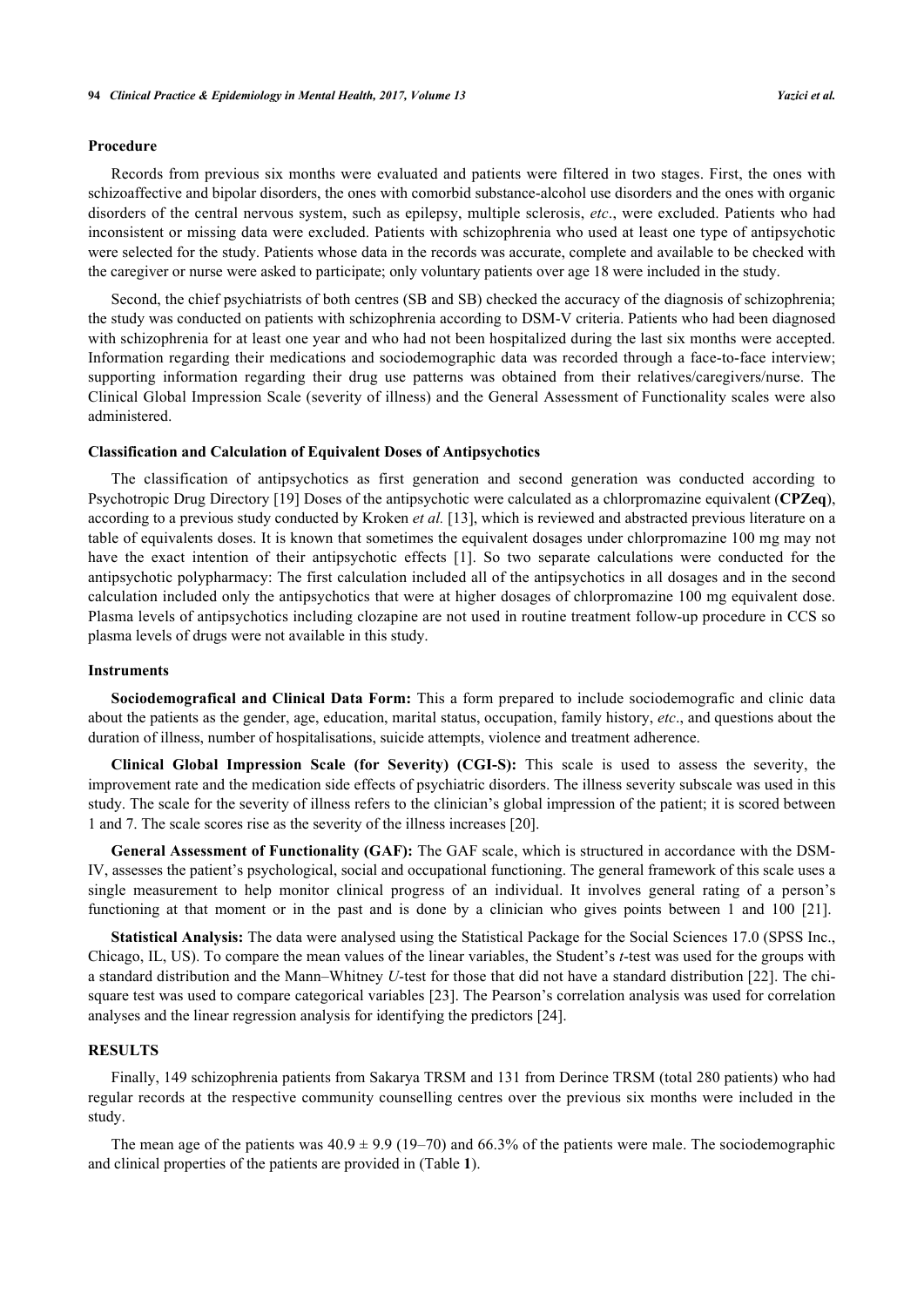|                                              |                      | Female            | Male                                   | <b>Total</b>     |
|----------------------------------------------|----------------------|-------------------|----------------------------------------|------------------|
|                                              |                      | N(%)              | N(%)                                   | N(%)             |
| Gender                                       |                      | 94 (33.6%)        | 186 (66.4%)                            | 280 (100%)       |
| Marital status                               | Single               | 58 (61.7%)        | 127 (68.1%)                            | 185 (65.9%)      |
|                                              | Married              | $16(17.0\%)$      | $39(21.1\%)$                           | 55 (19.7%)       |
|                                              | Divorced-widowed etc | $20(21.3\%)$      | $20(10.8\%)$                           | $40(14.4\%)$     |
| Occupational status                          | Occupied             | 29 (30.8%)        | 79 (42.7%)                             | 108 (38.7%)      |
|                                              | No occupation        | 42 (43.6%)        | 54 (28.6%)                             | 95 (33.7%)       |
|                                              | Retired              | $5(5.3\%)$        | $17(9.2\%)$                            | $22(7.9\%)$      |
|                                              | Governmental support | $19(20.0\%)$      | $36(19.4\%)$                           | 55 (19.7%)       |
| Community counselling centre visits          | Daily or weekly      | 54 (57.4%)        | 101 (54.6%)                            | 155 (55.6%)      |
|                                              | Irregular or rare    | 40 (42.6%)        | 85 (45.4%)                             | $125(44.4\%)$    |
| Violence behaviour                           | Yes                  | 33 (35.1%)        | 71 (38.4%)                             | 104 (37.3%)      |
|                                              | N <sub>0</sub>       | $61(64.9\%)$      | $114(61.6\%)$                          | 175 (62.7%)      |
| Suicidal attempt                             | Yes                  | 31 (33.0%)        | 46 (24.9%)                             | $77(27.6\%)$     |
|                                              | No                   | 64 (67.0%)        | 139 (75.1%)                            | 202 (72.4%)      |
| Age (mean $\pm$ sd)                          |                      | $41.37 \pm 10.67$ | $40.71 \pm 9.53$                       | 40.93±9.91       |
| Years of education (mean±sd)                 |                      |                   | $8.74 \pm 3.59$                        | $8.33 \pm 3.77$  |
| Duration of illness (years) (mean±sd)        |                      |                   | $16.82 \pm 9.06$                       | $17.17 \pm 9.18$ |
| Number of hospitalizations (mean±sd)         |                      | $2.32 \pm 2.64$   | $3.14 \pm 3.12$                        | $2.87 \pm 2.99$  |
| Total stay in hospital $(days)(mean \pm sd)$ |                      |                   | 66.72±107.28 89.40±104.39 81.81±105.69 |                  |

**Table 1. Sociodemographic and clinical properties of the patients.**

#### **Kind, number and dosages of antipsychotics**

The patients were evaluated according to the kinds of psychotropic medications and the pills that they used daily. The patients with schizophrenia used  $2.0 \pm 0.81$  antipsychotics daily and  $2.61 \pm 1.07$  psychotropic drugs (0–7). They used  $3.52 \pm 2.55$  pills per day (1–18). Their rate of using two or more kinds of psychotropic drugs was 70.71%. The number of daily pills was  $2.64 \pm 2.61$  for patients with monotherapy and  $3.89 \pm 2.46$  for patients with polypharmacy (p < 0.05). The number of different kinds of antipsychotic use is given in (Table **[2](#page-3-0)** and Fig. **[1](#page-3-1)**).

#### <span id="page-3-0"></span>**Table 2. Number of antipsychotics used.**

|                      | <b>Total</b> |        |  |
|----------------------|--------------|--------|--|
| Use of antipsychotic | N            | (%)    |  |
| Monotherapy          | 82           | 29.28% |  |
| Polypharmacy         | 198          | 70.71% |  |
| 2 antipsychotics     | 124          | 44.4%  |  |
| 3 antipsychotics     | 68           | 24.4%  |  |
| 4 antipsychotics     |              | 1.4%   |  |
| 5 antipsychotics     |              | 0.7%   |  |

The overall rate for the use of at least one second generation antipsychotic in all of the schizophrenic patients was 96.9% and the rate for the use of at least one typical antipsychotic was 17.2%. The rate of use of long-term antipsychotics (depot) was 56.8%.

When equivalent dosages of antipsychotics lower than 100 mg of chlorpromazine were excluded, the polypharmacy rate decreased to 63.4%, the use of two kinds of antipsychotics was 40.9%, three kinds was 21.5% and the rate for four antipsychotics was 1.1%.

<span id="page-3-1"></span>The most frequently used second generation antipsychotic was quetiapine, with a rate of 35.5%, and the most frequently used typical antipsychotic was haloperidol, with a rate of 2.5%. The distribution of the rates of antipsychotics is provided in (Fig. **[2](#page-4-0)**).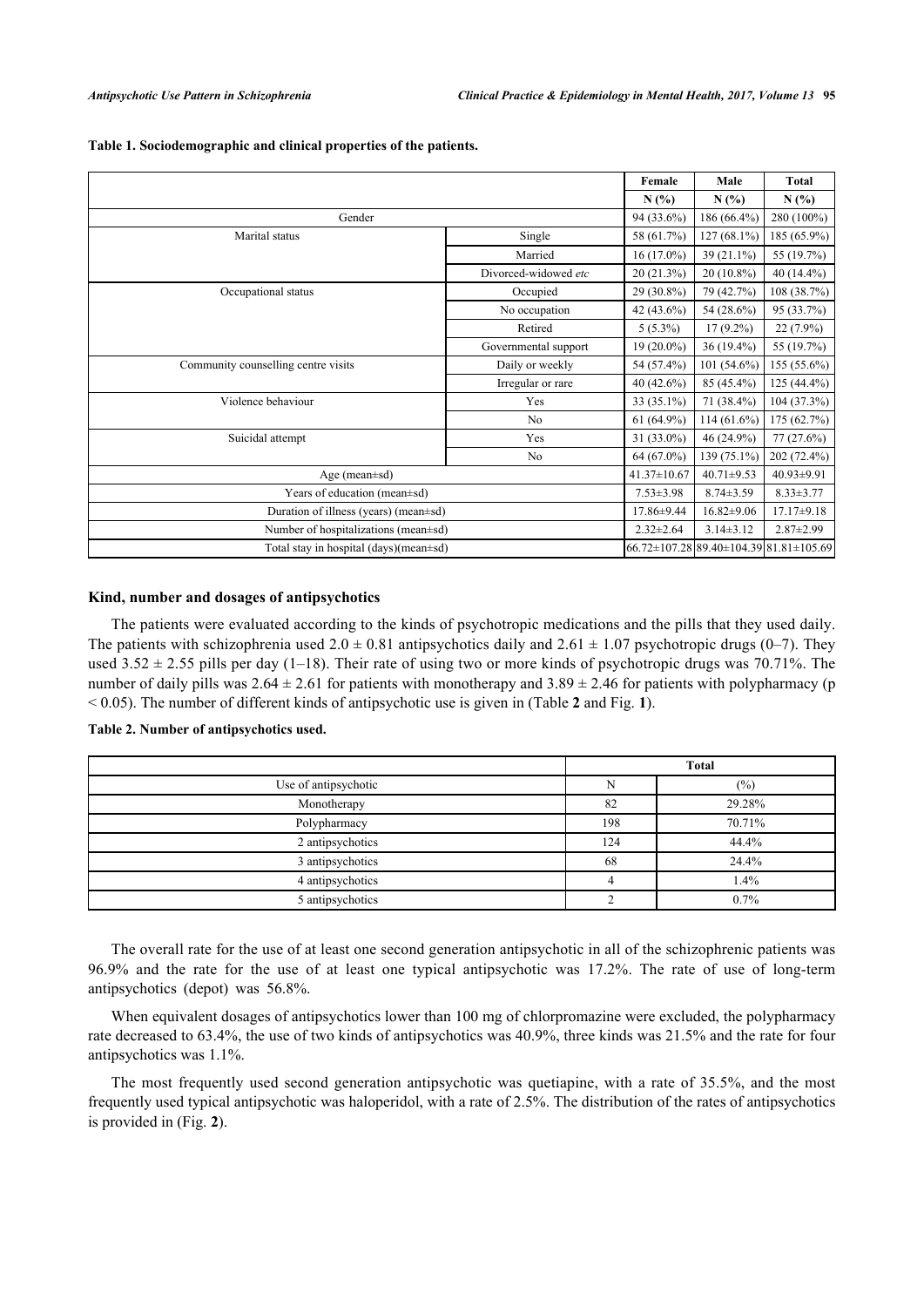

<span id="page-4-0"></span>**Fig. (1).** Antipsychotic use patterns of patients with schizophrenia.



Fig. (2). Oral forms of antipsychotics actively used by schizophrenia patients.

Either anticholinergic drugs or biperiden was used by 22.9% of the patients and 11.8% of the schizophrenia patients used antidepressants. Other drugs such as benzodiazepines were used at a rate of 11.4%.

#### **Correlates of Polypharmacy**

Using monotherapy or polypharmacy did not have a relationship with the patient's age, gender, education, marital or occupational status. In addition, it was not related to the number of hospitalizations, the total duration of the hospital stays, having a suicidal attempt or having physical violence (all  $p > 0.05$ ).

**Having a psychotic patient among the patient's relatives** was related to polypharmacy; the patients who had a psychotic patient relative had higher rates of monotherapy than the ones who did not have a psychotic patient relative (monotherapy rate 39.4% vs 25.8%, respectively).

A daily or weekly visit with the CCS was also related with polypharmacy. The patients who regularly visited the CCS had higher polypharmacy rates than the ones who did not (polypharmacy rate 75.5% vs 64.8%, respectively).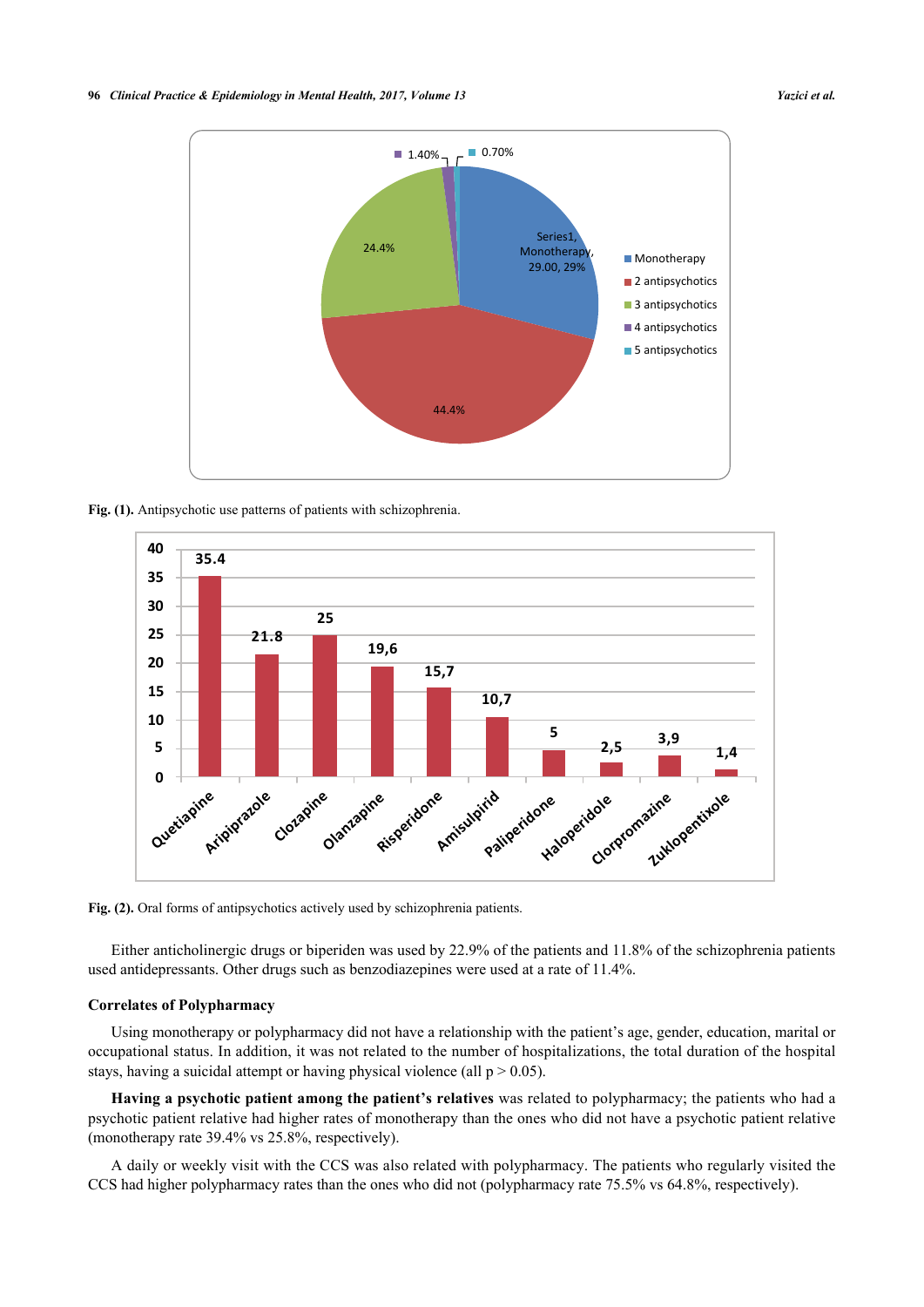#### **Clinical Severity and Functionality of the Patient and Polypharmacy**

Patients with higher polypharmacy rates had a significantly higher severity of disease according to CGI-S and lower functionality according to GAF (Table **[3](#page-5-0)**).

#### <span id="page-5-0"></span>**Table 3. Clinical severity and functionality of the patient and polypharmacy.**

|            |              | Monotherapy $(N=82)$ | Polypharmacy( $N=198$ ) | $Total(N=280)$     |       |                 |
|------------|--------------|----------------------|-------------------------|--------------------|-------|-----------------|
| $CGI-S$    | Mean±Std Dev | $3.84 \pm 0.838$     | $4.21 \pm 0.852$        | $4.10\pm0.863$     | 0.000 | $-3.68^{\circ}$ |
| <b>GAF</b> | Mean±Std Dev | 55.90±9.964          | $52.94 \pm 10.192$      | $53.81 \pm 10.197$ | 0.012 | -4.34.          |

CGI-S: Clinical global impression score GAF: General Assessment of Functionality Score

#### **Adherence to Treatment**

The question 'Is there nonadherence to medication during the last month?' was answered as yes by 18.5% of the monotherapy group and 24.2% of polypharmacy group. The difference was not statistically significant ( $p > 0.05$ ).

**Use of clozapine and other antipsychotics:** There was no significant relationship between the use or dosage of clozapine and polypharmacy ( $p > 0.05$  in  $X^2$  for use and independent *t*-tests for dose). With the exception of quetiapine, there was no difference between the use and dose of other antipsychotics or polypharmacy.

For quetiapine, the mean dose was  $105.00 \pm 71.58$  for monotherapy patients and  $390.69 \pm 261.97$  for polypharmacy patients; patients who used polypharmacy also used significantly higher doses of quetiapine ( $p < 0.05$ ).

**Use of depot antipsychotics:** In the polypharmacy group, the use of depot antipsychotics was 68.68% and in the monotherapy group, it was 18.86%. The polypharmacy group used depot antipsychotics in significantly higher rates (p  $< 0.05$ ).

#### **Predictors of Polypharmacy**

A regression model consisting of the associated factors was found by our results to determine the independent predictors of polypharmacy. Using a depot antipsychotic, having regular visits to the CCS (daily or weekly), clinical severity, level of functionality, having a psychotic relative, and gender (due to data at previous studies) were selected as predictors and polypharmacy was selected as the independent variable. In this model, using a depot antipsychotic, having regular visits to the CCS (daily or weekly) and clinical severity were significant (adjusted  $R^2$ : 0.189; p < 0.05) predictors for polypharmacy.

#### **Mean Dosages of Antipsychotics**

The mean dosages of antipsychotics were compared between monotherapy and the polypharmacy groups. The mean dosages and the final total chlorpromazine equivalent doses are given in (Tables **[4](#page-5-1)** and **[5](#page-5-2)**).

<span id="page-5-1"></span>**Table 4. Mean daily dosages of chlorpromazine equivalent doses.**

|                 |               | Monotherapy        | Polypharmacy     | Total             |
|-----------------|---------------|--------------------|------------------|-------------------|
| Female $(N=94)$ | $Mean \pm SD$ | $288.9 \pm 152.5$  | 788.2±388.32     | $627.5 \pm 408.7$ |
|                 | Min-Max       | $32.5 - 594.0$     | $65.0 - 1636.3$  | 32.50-1636.33     |
| Male $(N=186)$  | $Mean \pm SD$ | $357.0 \pm 191.9$  | $852.4\pm455.1$  | $713.1 \pm 456.8$ |
|                 | Min-Max       | $46.67 - 900.0$    | $122.3 - 2670.7$ | 46.67-2670.7      |
| Total $(N=280)$ | $Mean \pm SD$ | $328.55 \pm 183.4$ | $834.32\pm441.0$ | 684.08±442.18     |
|                 | Min-Max       | $32.5 - 900.0$     | $65.0 - 2670.7$  | $32.5 - 2670.7$   |

#### <span id="page-5-2"></span>**Table 5. Comparison of mean daily dose of antipsychotics between polypharmacy and monotherapy groups.**

|              | Monotherapy |         | Polypharmacy |         |  |
|--------------|-------------|---------|--------------|---------|--|
|              | Mean(mg)    | SD(mg)  | Mean(mg)     | SD(mq)  |  |
| Clozapine    | 392.50      | 207.919 | 368.37       | 188.108 |  |
| Quetiapine   | 105.00      | 71.589  | 390.69       | 261.971 |  |
| Olanzapine   | 13.80       | 6.668   | 14.35        | 6.027   |  |
| Risperidone  | 5.20        | 4.604   | 3.61         | 1.830   |  |
| Paliperidone | 7.00        | 1.732   | 7.29         | 3.604   |  |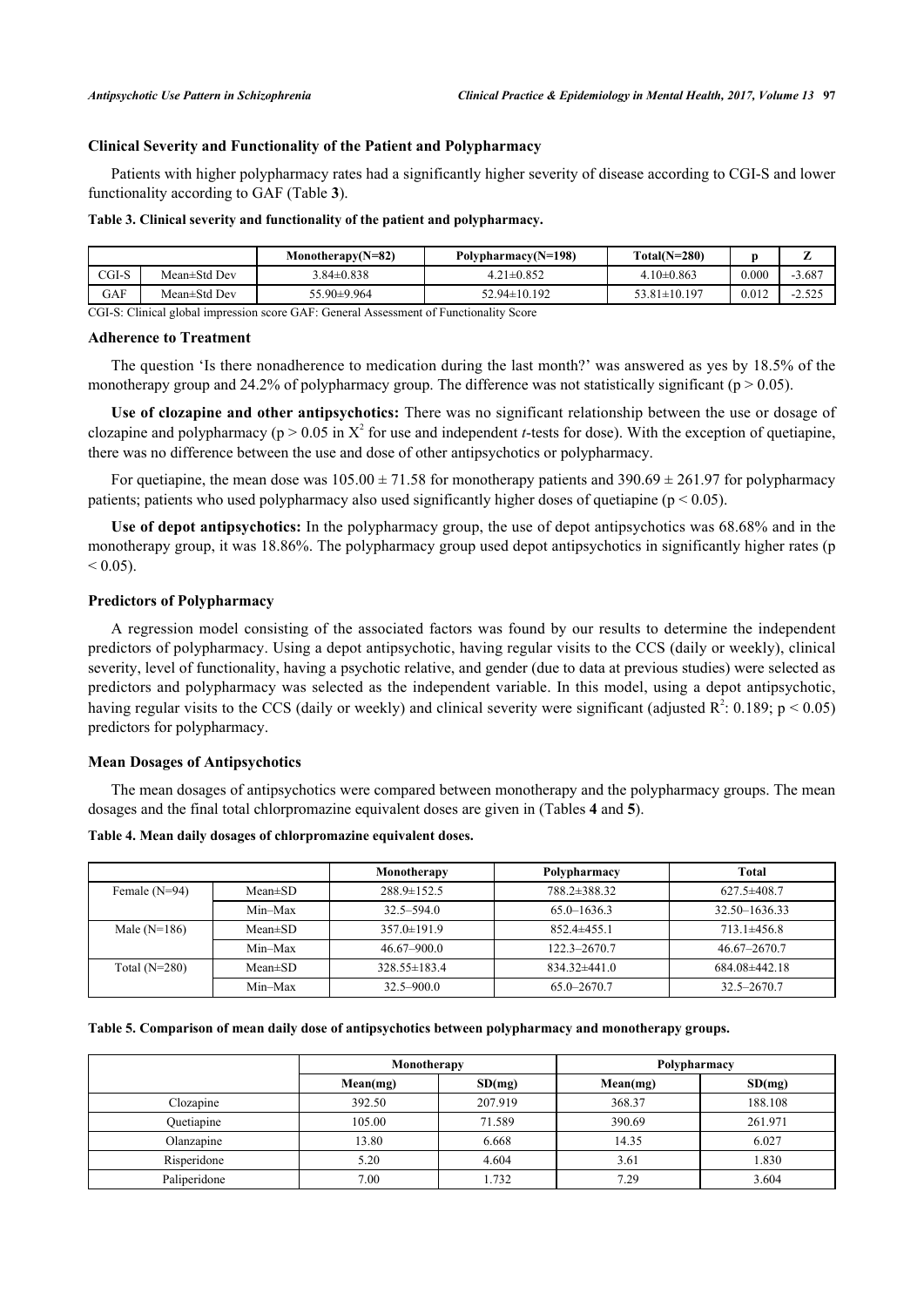#### **98** *Clinical Practice & Epidemiology in Mental Health, 2017, Volume 13 Yazici et al.*

|                | Monotherapy |         | Polypharmacy |         |  |
|----------------|-------------|---------|--------------|---------|--|
|                | Mean(mg)    | SD(mg)  | Mean(mg)     | SD(mq)  |  |
| Aripiprazole   | 15.83       | 8.010   | 19.14        | 9.801   |  |
| Amisulpride    | 600.00      | 282.843 | 596.43       | 244.165 |  |
| Haloperidol    | 20.00       |         | 8.86         | 4.180   |  |
| Clopixol       | 50.00       |         | 26.67        | 20.817  |  |
| Chlorpromazine |             |         | 113.64       | 63.604  |  |

*(Table 5) contd.....*

#### **DISCUSSION**

This study was conducted with clinically stable schizophrenia patients who showed high rates of antipsychotic polypharmacy, at a rate of almost 71%. When the kinds of antipsychotics are corrected according to lower dosages of the CPZ-equ 100 mg, the polypharmacy (antipsychotic combination) rate was 63.2%.

According to the data in this study, the rates for polypharmacy are considered high because more than half of the patients use two or more than two antipsychotics. This is not an expected condition. In previous studies, several reasons have been shown for polypharmacy, the severity of illness, avoiding adverse effects, sociodemographic properties, including genetic and environmental influences, shifting to another drug by titrating and the treatment of adverse effects (as an adjunctive therapy) [\[25](#page-9-18), [26](#page-9-19)]

High rates in Turkey may be related to many reasons. Refractory schzophrenia is shown to be related to high rates of polipharmacy and high rates of clozapine use. [[27](#page-9-20)]. Our sample mostly consisted of patients who did not have enough functionality to have their own occupation and sought rehabilitation service from community counseling centers. So the probable high rates of refractory schzophrenia may be a reason.

In search for other reasoning behind polypharmacy, we considered the geographic-cultural position of the country too. In previous studies, a relationship was found between ethnicity and polypharmacy. This may be due to genetic influences on response to treatments, symptom profile of schzophrenia and all other probable related pharmacogenetics [\[27](#page-9-20), [28](#page-10-0)]. Turkey is a localisation country between Asia and Europe and it has various ethnic combinations. The polypharmacy rate seems higher in this study than in the European and American studies and may be accepted as either similar with/or a bit lower than that of the Asian and other countries. The ethnic, genetic, environmental and cultural components may have roles in the formation of antipsychotic prescriptions.

In a previous study conducted in Turkey, the rate for the use of two or more antipsychotics was 40% [\[29](#page-10-1)]. In another study conducted by Özalmete *et al.*. (2003), the polypharmacy rate reported in hospitalized schizophrenic patients was 48.89% [[30\]](#page-10-2). In 2010, a Turkish study reported the polypharmacy rate in inpatients as 72.1%; here, the psychosis group had the highest polypharmacy use among inpatients [[31\]](#page-10-3).

A study in 2015 reported polypharmacy rates of 62% for schizophrenia patients [\[32](#page-10-4)]. Although there are methodological differences between the studies, our study is very similar to that one, which was conducted in the same country in the same year. On examining this literature, it appears that the rate of polypharmacy is increasing slightly in Turkey. Since this is a similar condition to that of other countries such as United Kingdom and South Korea, the tendency to polypharmacy has been increasing recently [\[33](#page-10-5) - [36](#page-10-6)].

Decrease in polypharmacy has been reported in Japan. Although there are methodological diffrences between studies, importance of health policies for decreasing polipharmacy is underlined in the study and we think on smilar pattern with that [[37\]](#page-10-7). The increase in polypharmacy rates is a dynamic process so it needs explanation more dynamic than etnicity and refractory schizophrenia. For example, changes in health policies may be related to changes in the rates of polypahrmacy as in Japan.

Because we questioned whether the higher numbers belonged exclusively to the type of drugs or if the dosages were also higher, we evaluated chlorpromazine equivalent dosages of the daily antipsychotic medications. According to our study, the mean CPZeq dose in the patients was 684 mg. A Norwegian study reported the CPZeq dose at discharge as 450 mg (SD 347, range 25–2800). Another study conducted with acute schizophrenia patients reported a CPZeq dose of 942.1 mg (SD 805.6) [[38](#page-10-8)]. In an East Asian study, the polypharmacy group had a higher CPZeq mean dose than the monotherapy group (983.10 vs 411.47) [\[7](#page-9-0)]. These results are similar to those of our study (834.32 vs 328.55).

Shifting to another antipsychotic by slow titration is a typical reason for polypharmacy [[39\]](#page-10-9). However, in our study, patients with an antipsychotic combination used almost three fold higher dosages of antipsychotics than the monotherapy users. This suggests that they are combination of high doses of antipsychotics and these particular cases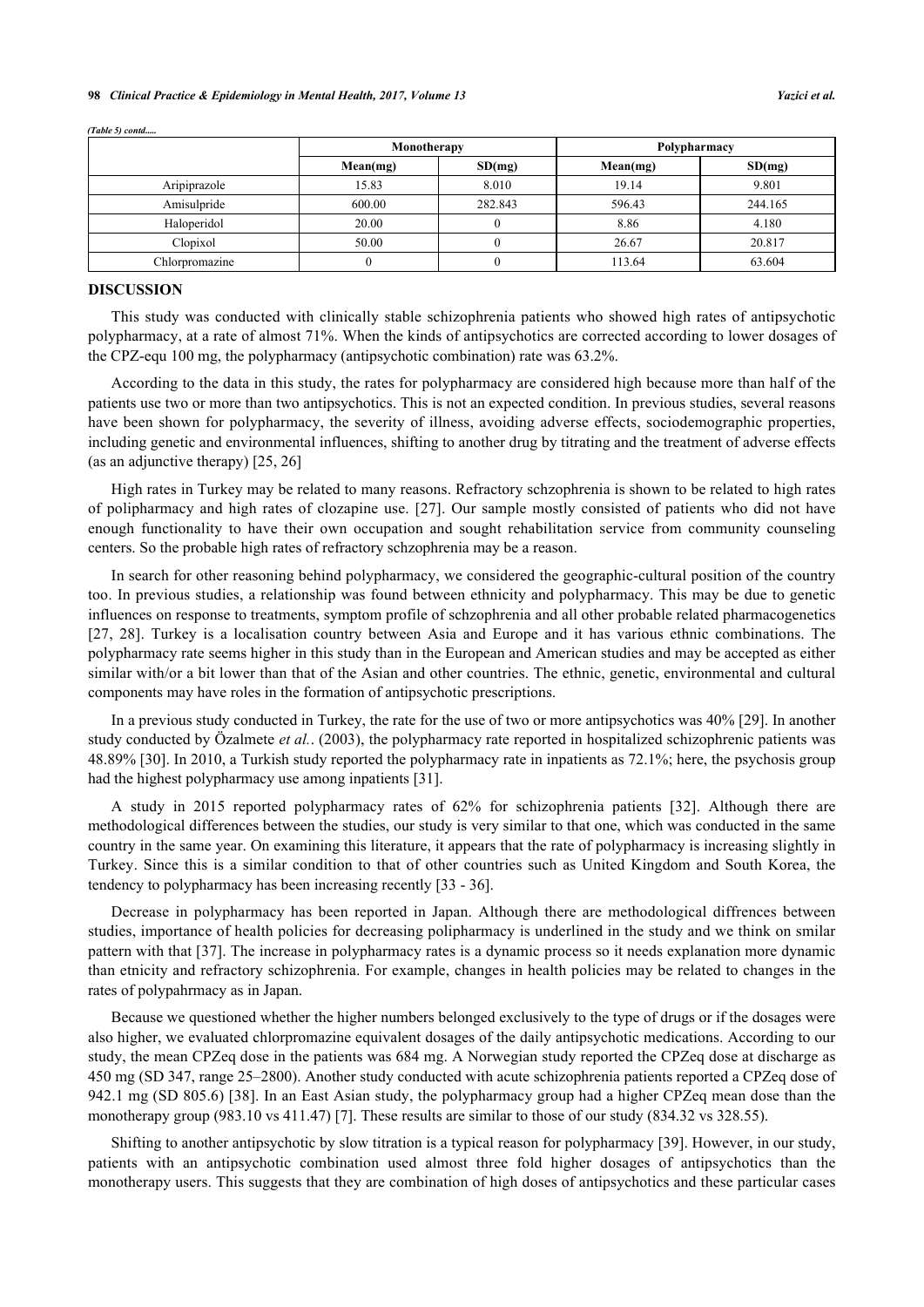are not in a titration period. On the other hand, the mean dosage in polypharmacy is 831.32 mg, which is still just between the ranges of the effective dosage for chlorpromazine, albeit very near the upper limit [\[40](#page-10-10)]. This result suggests that practitioners do not prefer using one type of medicine in a maximum dosage but instead preferring to use the optimal dosage and another one if needed.

When they were calculated individually, except for quetiapine, there was no significant difference between the dosages of antipsychotics in the polypharmacy and monotherapy groups. This means that the same dosage of antipsychotics was used in the polypharmacy group and another one was added in the same dosage to the first one. This result also suggests a combination of optimal dosages of antipsychotics instead of the minimal dosages. This condition suggests a need for higher dosages of antipsychotics as a referee to clinical severity.

The rates and dosages of clozapine were similar in both groups. Only quetiapine was higher in the polypharmacy groups, suggesting the need for higher dosages in the polypharmacy group. This need may be related to the clinical severity of the illness. In previous studies, the clinical severity of the patients has been shown to be the greatest potential predictor parameter for polypharmacy [[32](#page-10-4)]. In this study, clinical severity was related to polypharmacy as an independent predictor; clinically more severe and low functional patients used antipsychotic combinations instead of monotherapy.

The use of depot antipsychotics was more frequent in the polypharmacy group of this study, confirming the previous results [\[6](#page-8-4), [41](#page-10-11), [42](#page-10-12)]. The use of depot antipsychotics was also an independent predictor for polypharmacy in this study. Depot antipsychotics are generally preferred in patients who are not expected to adhere strictly to their treatment. Lack of insight and poor cognitive function are central to poor treatment adherence in schizophrenia [[43\]](#page-10-13).

Perhaps it is speculative, since low-treatment adherence has been reported in previous studies, but we anticipated that the use of depot antipsychotics might refer to a clinically difficult situation to manage [[6\]](#page-8-4). So, depot antipsychotics may be the reason of polypharmacy but a special group of patients with low adherence to treatment or treatment resistance may be reasons for both the need of depot antypsyhotics and polypharmacy. Therefore, polypharmacy may be sometimes considered in association with a clinical need.

Polypharmacy results in an increased number of daily pills. In this study, the mean daily pill count was 3.52 and it increased up to 18 pills daily. Although the polypharmacy group in this study used a significantly higher number of daily pills, there was no significant difference between the monotherapy and the polypharmacy group. This result was congruent with a previous study that showed that treatment adherence was not directly related to the number of medications but adverse effects increase with polypharmacy in patients with schizophrenia [[44\]](#page-10-14).

In this study, there was a relationship between monotherapy and having a relative with schizophrenia. This may have multiple explanations. Knowing the disease may help a better experienced patient care and strict follow up of medicines and this may help decrease polypharmacy with a better response to treatment on monothraphy. But knowing the disease may be related also to having realistic expectations about remission, in this situation, a lower degree of enforcement for a better clinical condition may result in monotherapy.

Probably the patients, who have been seen In congruence with this hypothesis (high expectations: more drugs), 'visiting a community counselling centre regularly' had higher polypharmacy rates; furthermore, it was an independent predictor in regression analysis. We considered that the CCS team realized the symptoms of the patients by regular/frequent visits and this caused higher degrees of enforcement to remission of symptoms; therefore, more drugs were used for a better clinical condition. This data is interesting because we think it has a reference to symptoms focused treatment of schizophrenia. Kind and dosage of medication are managed according to the symptoms.

Probably the patients, who have been seen more frequently by the doctor, had more opportunity to tell about their symptoms or the symptoms were observed by the medical team more than others, and the medical team needed to treat these symptoms with more medications than usual (others). Probably, we need to discuss the appropriate approach while managing the treatment of schizophrenia, as a cluster of symptoms or as an integrative syndrome includes daily, social, cognitive functionality, symptoms and treatment adherence, adverse effects *etc*.

This study showed that the second generation of antipsychotics was most widely used in schizophrenia outpatients and the most commonly used agent was quetiapine. According to another previous study conducted with outpatients in Turkey, the most common antipsychotic use was depot neuroleptics 46.7%, risperidone 45.0% and olanzapine 45.0% [\[29](#page-10-1)]. A recently conducted study in the US reported that risperidone was the most frequently used antipsychotic agent and the most frequent combination polypharmacy included FGA, olanzapine and risperidone. The most preferred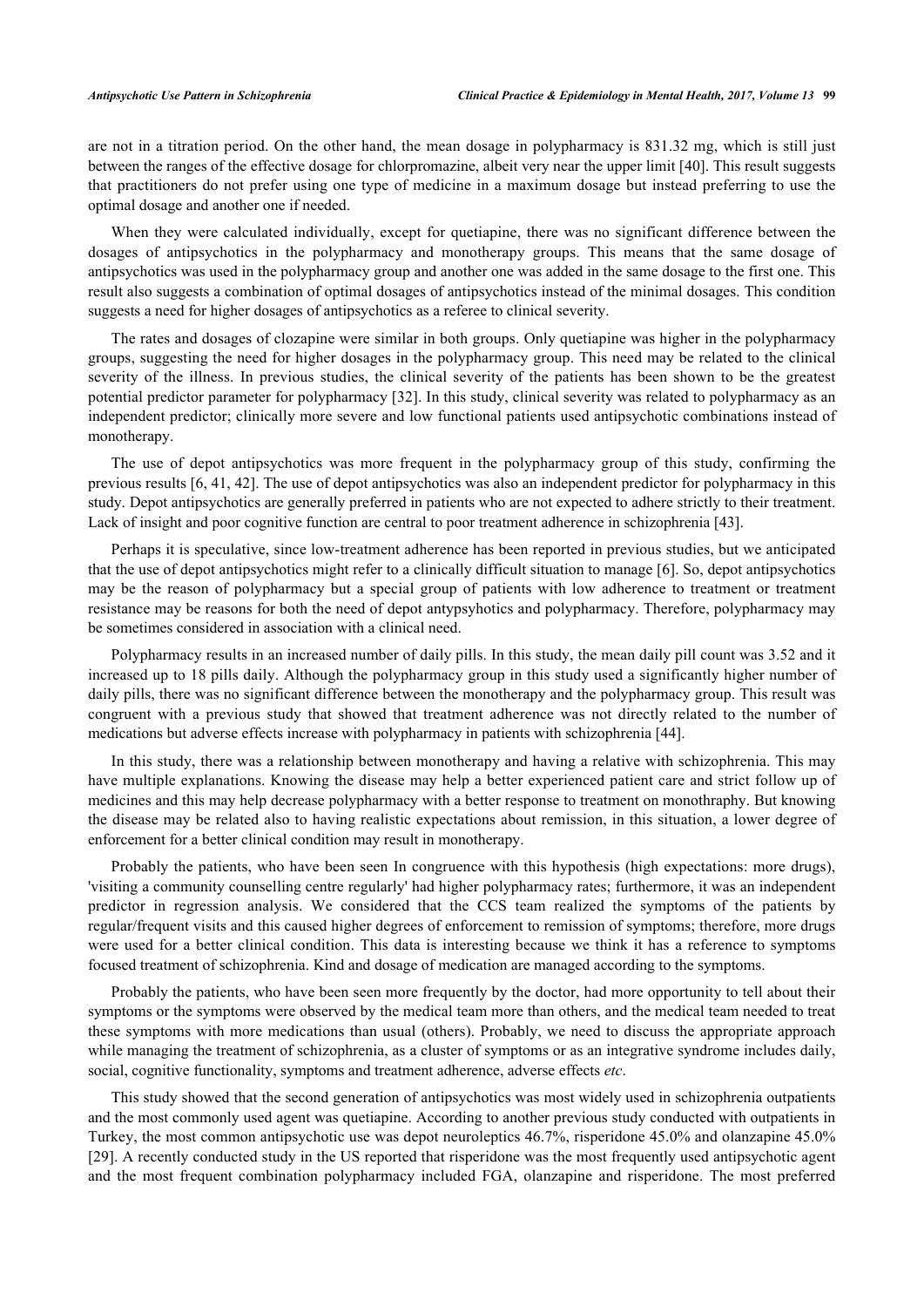antipsychotic combination was quetiapine plus risperidone [\[12](#page-9-5)]. In Germany, it was olanzapine [\[45\]](#page-10-15) and in Korea, it was risperidone and haloperidol but the monotherapy group was olanzapine. In the UK (2007–2011), the primary care setting most commonly prescribed first- and second-generation antipsychotics: olanzapine, risperidone and chlorpromazine, respectively [[46](#page-10-16)]. In Spain, olanzapine and risperidone were reported [\[11](#page-9-4)]. However, quetiapine is the most prescribed antipsychotic for off-label use in general mental disorders by psychiatrists in New Zealand and physicians in the US [[47](#page-10-17), [48\]](#page-11-0). Although quetiapine was the most commonly prescribed antipsychotic by psychiatrists for schizophrenia in our study, almost all of it was used in the polypharmacy group. It appears that it is prescribed as an antipsychotic agent and for other symptoms such as depression, insomnia, anxiety, *etc*.

This study investigated the current status of antipsychotic use patterns of outpatients with schizophrenia. Although the small sample size is a limitation of the study, it presents data from two large cities in Turkey. Adverse effects of antipsychotics, clozapine plazma level, symptom and functional outcome of the patients were not assessed as other limitations. The strengths of the study are that experienced psychiatrists confirmed the diagnoses of the patients and the uses of the drugs were evaluated by face-to-face interviews instead of retrospective prescription records.

#### **CONCLUSION**

This study showed that polypharmacy is used in high rates in Turkey; claiming a pattern of clinical need, second generation antipsychotics are used in very high rates and quetiapine is the most frequently used antipsychotic. The clinical severity of the patient is an important factor for polypharmacy. Regular visits to CCS were related to higher polypharmacy rates. High rates of polypharmacy require detailed explanations along with its rationale and risk factors. Studies assessing physician- health policy related factors should be conducted as well as patient related factors. Thus, creating preventative health policies may be realistic and possible.

### **ETHICS APPROVAL AND CONSENT TO PARTICIPATE**

Not applicable.

#### **HUMAN AND ANIMAL RIGHTS**

No Animals/Humans were used for studies that are base of this research.

#### **CONSENT FOR PUBLICATION**

Not applicable.

#### **CONFLICT OF INTEREST**

The author (editor) declares no conflict of interest, financial or otherwise.

#### **ACKNOWLEDGEMENTS**

Declared none.

#### **REFERENCES**

- <span id="page-8-0"></span>[1] Stahl S. Essential Psychopharmacology: Neuroscientific Basis and Practical Applications. In: Stahl'ın Temel Psikofarmakolojisi Nörobilimsel ve Pratik Uygulamalar. 3rd ed. İstanbul: İstanbul Tıp Kitabevi 2012.
- <span id="page-8-1"></span>[2] Gallego JA, Bonetti J, Zhang J, Kane JM, Correll CU. Prevalence and correlates of antipsychotic polypharmacy. A systematic review and meta-regression of global and regional trends from the 1970s to 2009 schizophrenia research 2009; 138(1): 18-28.
- <span id="page-8-2"></span>[3] Kukreja S, Kalra G, Shah N, Shrivastava A. Polypharmacy in psychiatry: a review. Mens Sana Monogr 2013; 11(1): 82-99. [eng.] [\[http://dx.doi.org/10.4103/0973-1229.104497](http://dx.doi.org/10.4103/0973-1229.104497)] [PMID: [23678240](http://www.ncbi.nlm.nih.gov/pubmed/23678240)]
- <span id="page-8-3"></span>[4] Adeponle AB, Obembe AO, Adeyemi SO, Suleiman GT. Polypharmacy in psychiatric out-patient practice in northern Nigeria. Afr J Psychiatry (Johannesbg) 2007; 10(4): 215-8. [PMID: [19588029\]](http://www.ncbi.nlm.nih.gov/pubmed/19588029)
- [5] Correll CU, Rummel-Kluge C, Corves C, Kane JM, Leucht S. Antipsychotic combinations vs monotherapy in schizophrenia: a meta-analysis of randomized controlled trials. Schizophr Bull 2009; 35(2): 443-57. [\[http://dx.doi.org/10.1093/schbul/sbn018](http://dx.doi.org/10.1093/schbul/sbn018)] [PMID: [18417466\]](http://www.ncbi.nlm.nih.gov/pubmed/18417466)
- <span id="page-8-4"></span>[6] Fleischhacker WW, Uchida H. Critical review of antipsychotic polypharmacy in the treatment of schizophrenia. Int J Neuropsychopharmacol 2014; 17(7): 1083-93. [\[http://dx.doi.org/10.1017/S1461145712000399](http://dx.doi.org/10.1017/S1461145712000399)] [PMID: [22717078\]](http://www.ncbi.nlm.nih.gov/pubmed/22717078)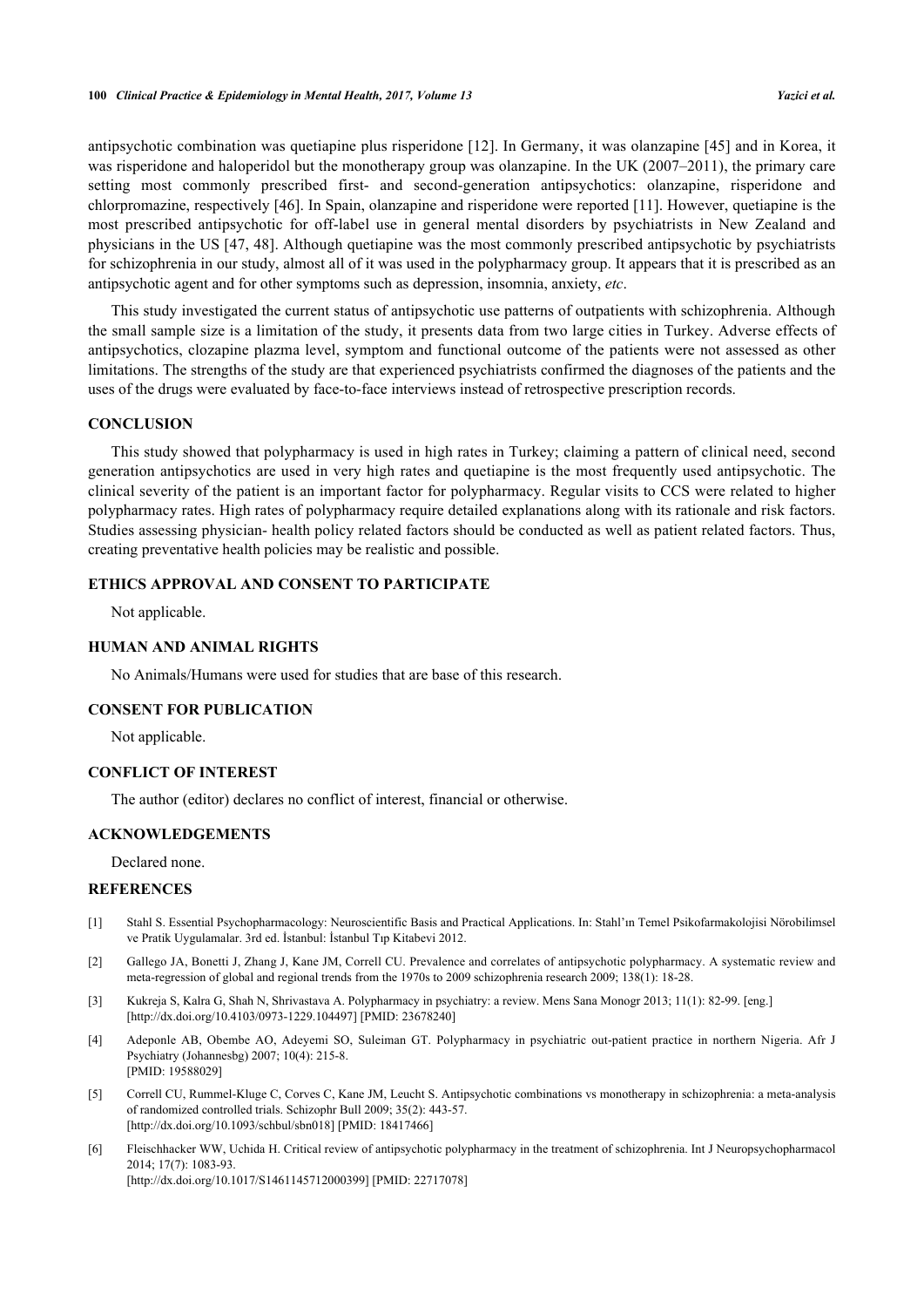- <span id="page-9-0"></span>[7] Sim K, Su A, Fujii S, *et al.* Antipsychotic polypharmacy in patients with schizophrenia: a multicentre comparative study in East Asia. Br J Clin Pharmacol 2004; 58(2): 178-83. [\[http://dx.doi.org/10.1111/j.1365-2125.2004.02102.x\]](http://dx.doi.org/10.1111/j.1365-2125.2004.02102.x) [PMID: [15255800](http://www.ncbi.nlm.nih.gov/pubmed/15255800)]
- <span id="page-9-1"></span>[8] Ito C, Kubota Y, Sato M. A prospective survey on drug choice for prescriptions for admitted patients with schizophrenia. Psychiatry Clin Neurosci 1999; 53(Suppl.): S35-40. [PMID: [10560896\]](http://www.ncbi.nlm.nih.gov/pubmed/10560896)
- <span id="page-9-2"></span>[9] Chong SA, Sachdev P, Mahendran R, Chua HC. Neuroleptic and anticholinergic drug use in Chinese patients with schizophrenia resident in a state psychiatric hospital in Singapore. Aust N Z J Psychiatry 2000; 34(6): 988-91. [\[http://dx.doi.org/10.1080/000486700274\]](http://dx.doi.org/10.1080/000486700274) [PMID: [11127630](http://www.ncbi.nlm.nih.gov/pubmed/11127630)]
- <span id="page-9-3"></span>[10] Schmidt-Kraepelin C, Puschner B, Loos S, Janssen B. Antipsychotic polypharmacy in high-utilising patients with schizophrenia. Psychiatr Prax 2013; 40(7): 380-4. Antipsychotische Polypharmazie bei Patienten mit Schizophrenie und hoher Versorgungsinanspruchnahme. ger. [\[http://dx.doi.org/10.1055/s-0033-1343185](http://dx.doi.org/10.1055/s-0033-1343185)] [PMID: [23681790\]](http://www.ncbi.nlm.nih.gov/pubmed/23681790)
- <span id="page-9-4"></span>[11] Bernardo M, Coma A, Ibáñez C, Zara C, Bari JM, Serrano-Blanco A. Antipsychotic polypharmacy in a regional health service: a populationbased study. BMC Psychiatry 2012; 12: 42. [\[http://dx.doi.org/10.1186/1471-244X-12-42\]](http://dx.doi.org/10.1186/1471-244X-12-42)
- <span id="page-9-5"></span>[12] Fisher MD, Reilly K, Isenberg K, Villa KF. Antipsychotic patterns of use in patients with schizophrenia: polypharmacy versus monotherapy. BMC Psychiatry 2014; 14: 341. [eng.]. [\[http://dx.doi.org/10.1186/s12888-014-0341-5\]](http://dx.doi.org/10.1186/s12888-014-0341-5) [PMID: [25433495](http://www.ncbi.nlm.nih.gov/pubmed/25433495)]
- <span id="page-9-6"></span>[13] Kroken RA, Johnsen E, Ruud T, Wentzel-Larsen T, Jørgensen HA. Treatment of schizophrenia with antipsychotics in norwegian emergency wards, a cross-sectional national study. BMC Psychiatry 2009; 9: 24. [\[http://dx.doi.org/10.1186/1471-244X-9-24\]](http://dx.doi.org/10.1186/1471-244X-9-24) [PMID: [19445700](http://www.ncbi.nlm.nih.gov/pubmed/19445700)]
- <span id="page-9-7"></span>[14] Suzuki T, Uchida H, Tanaka KF, *et al.* Revising polypharmacy to a single antipsychotic regimen for patients with chronic schizophrenia. Int J Neuropsychopharmacol 2004; 7(2): 133-42. [eng.]. [\[http://dx.doi.org/10.1017/S1461145703004012](http://dx.doi.org/10.1017/S1461145703004012)] [PMID: [14741059\]](http://www.ncbi.nlm.nih.gov/pubmed/14741059)
- <span id="page-9-8"></span>[15] Procyshyn RM, Honer WG, Wu TK, *et al.* Persistent antipsychotic polypharmacy and excessive dosing in the community psychiatric treatment setting: a review of medication profiles in 435 Canadian outpatients. J Clin Psychiatry 2010; 71(5): 566-73. [eng.]. [\[http://dx.doi.org/10.4088/JCP.08m04912gre](http://dx.doi.org/10.4088/JCP.08m04912gre)] [PMID: [20361903\]](http://www.ncbi.nlm.nih.gov/pubmed/20361903)
- <span id="page-9-9"></span>[16] Sakurai H, Bies RR, Stroup ST, *et al.* Dopamine D2 receptor occupancy and cognition in schizophrenia: analysis of the CATIE data. Schizophr Bull 2013; 39(3): 564-74. [eng.]. [\[http://dx.doi.org/10.1093/schbul/sbr189\]](http://dx.doi.org/10.1093/schbul/sbr189) [PMID: [22290266](http://www.ncbi.nlm.nih.gov/pubmed/22290266)]
- <span id="page-9-10"></span>[17] Karamatskos E, Mulert C, Lambert M, Naber D. Subjective Well-being of Patients with Schizophrenia as a Target of Drug Treatment. Current Pharmaceutical Biotechnology 2012; 13(8): 1490-9. [\[http://dx.doi.org/10.2174/138920112800784862\]](http://dx.doi.org/10.2174/138920112800784862)
- <span id="page-9-11"></span>[18] Wunderink L, Nieboer RM, Wiersma D, Sytema S, Nienhuis FJ. Recovery in remitted first-episode psychosis at 7 years of follow-up of an early dose reduction/discontinuation or maintenance treatment strategy: long-term follow-up of a 2-year randomized clinical trial. JAMA Psychiatry 2013; 70(9): 913-20. [eng.]. [\[http://dx.doi.org/10.1001/jamapsychiatry.2013.19\]](http://dx.doi.org/10.1001/jamapsychiatry.2013.19) [PMID: [23824214](http://www.ncbi.nlm.nih.gov/pubmed/23824214)]
- <span id="page-9-12"></span>[19] Bazire S. Psychotropic Drug Directory 2005: The Professionals' Pocket Handbook and Aide Memoire. Salisbury: Fivepin Publishing Ltd 2005.
- <span id="page-9-13"></span>[20] Guy W. Clinical Global Impression, ECDEU assessment manual for psychopharmacology Rockville. Md.: U.S. Dept. of Health, Education, and Welfare, Public Health Service, Alcohol, Drug Abuse, and Mental Health Administration, National Institute of Mental Health, Psychopharmacology Research Branch, Division of Extramural Research Programs 1976.
- <span id="page-9-14"></span>[21] Birliği Amerikan Psikiyatri. Diagnostic and Statistical Manual of Mental Disorders -American Psychiatric Association:1994 1994.
- <span id="page-9-15"></span>[22] Zimmerman DW. Comparative power of student T test and mann-whitney U test for unequal sample sizes and variances. The Journal of Experimental Education 1987; 55(3): 171-4.
- <span id="page-9-16"></span>[23] Pace L. Chi-Square Tests Beginning R: An Introduction to Statistical Programming. Berkeley, CA: Apress 2012; pp. 217-28.
- <span id="page-9-17"></span>[24] Kemp F. Applied multiple regression/correlation analysis for the behavioral sciences. Statistician 2003; 52(4): 691. [\[http://dx.doi.org/10.1046/j.1467-9884.2003.t01-2-00383\\_4.x](http://dx.doi.org/10.1046/j.1467-9884.2003.t01-2-00383_4.x)]
- <span id="page-9-18"></span>[25] Correll CU, Gallego JA. Antipsychotic polypharmacy: a comprehensive evaluation of relevant correlates of a long-standing clinical practice. Psychiatr Clin North Am 2012; 35(3): 661-81. [eng.]. [\[http://dx.doi.org/10.1016/j.psc.2012.06.007\]](http://dx.doi.org/10.1016/j.psc.2012.06.007) [PMID: [22929872](http://www.ncbi.nlm.nih.gov/pubmed/22929872)]
- <span id="page-9-19"></span>[26] Barnes TR, Paton C. Antipsychotic polypharmacy in schizophrenia: benefits and risks. CNS Drugs 2011; 25(5): 383-99. [eng.]. [\[http://dx.doi.org/10.2165/11587810-000000000-00000](http://dx.doi.org/10.2165/11587810-000000000-00000)] [PMID: [21476610\]](http://www.ncbi.nlm.nih.gov/pubmed/21476610)
- <span id="page-9-20"></span>[27] Teo C, Borlido C, Kennedy JL, De Luca V. The role of ethnicity in treatment refractory schizophrenia. Compr Psychiatry 2013; 54(2): 167-72. [eng.]. [\[http://dx.doi.org/10.1016/j.comppsych.2012.07.002](http://dx.doi.org/10.1016/j.comppsych.2012.07.002)] [PMID: [23017781](http://www.ncbi.nlm.nih.gov/pubmed/23017781)]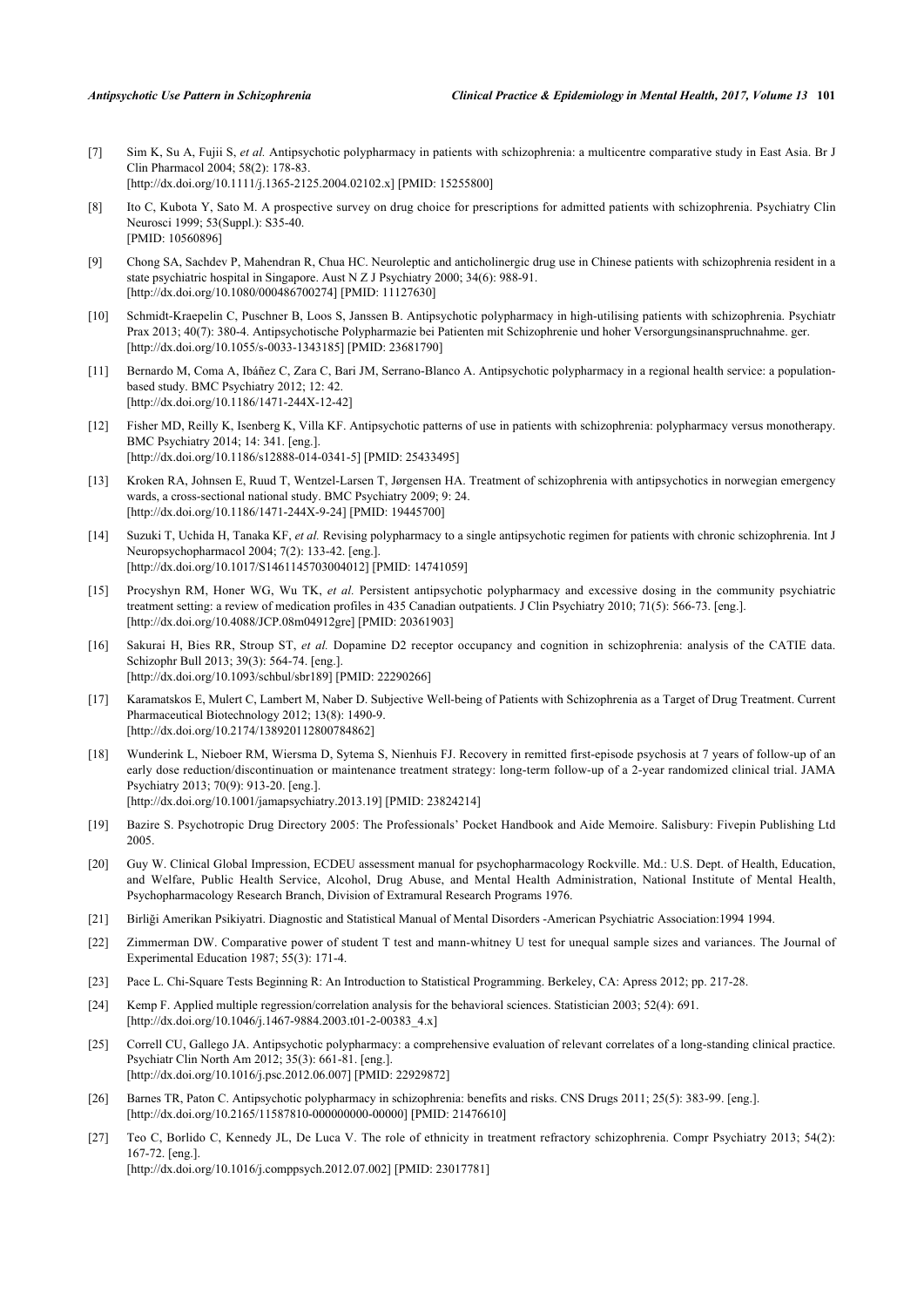- <span id="page-10-0"></span>[28] Lim LM, McStea M, Chung WW, *et al.* Prevalence, risk factors and health outcomes associated with polypharmacy among urban communitydwelling older adults in multi-ethnic Malaysia. PLoS One 2017; 12(3): e0173466. [eng.]. [\[http://dx.doi.org/10.1371/journal.pone.0173466](http://dx.doi.org/10.1371/journal.pone.0173466)] [PMID: [28273128\]](http://www.ncbi.nlm.nih.gov/pubmed/28273128)
- <span id="page-10-1"></span>[29] Yildiz M, Cerit C. Antipsychotic drug use pattern for patients with schizophrenia in an outpatient clinic in Turkey: A retrospective study. Int J Psychiatry Clin Pract 2004; 8(1): 41-5. [eng.]. [\[http://dx.doi.org/10.1080/13651500310003327\]](http://dx.doi.org/10.1080/13651500310003327) [PMID: [24937582](http://www.ncbi.nlm.nih.gov/pubmed/24937582)]
- <span id="page-10-2"></span>[30] Ozalmete OA, Ceylan ME, Ozalmete O, Sevim ME. Antipsychotic polypharmacy in schizophrenic inpatients/Yatan sizofreni hastalarinda coklu antipsikotik kullanimi. Archives of Neuropsychiatry 2010; 47(1): 23-9.
- <span id="page-10-3"></span>[31] Yenilmez Ç, Güleç G, Büyükkinaci A, Dayi A, Turgut H, Uludag YT. Polypharmacy among inpatients of a university psychiatry clinic: A retrospective study. Dusunen Adam 2012; 25(1): 43. [\[http://dx.doi.org/10.5350/DAJPN2012250105\]](http://dx.doi.org/10.5350/DAJPN2012250105)
- <span id="page-10-4"></span>[32] Ersan EE, Yildiz M. Antipsychotic Use Pattern in People with Psychotic Disorder Living in Board and Care Facilities 2015. [\[http://dx.doi.org/10.5152/npa.2015.7419](http://dx.doi.org/10.5152/npa.2015.7419)]
- <span id="page-10-5"></span>[33] Akisi Kumsar N, Dilbaz N. Practices of antipsychotic polypharmacy in schizophrenia: A review. Journal of Neurobehavioral Sciences 2012; 1(1): 28-37. [\[http://dx.doi.org/10.5455/npakademi.20120105\]](http://dx.doi.org/10.5455/npakademi.20120105)
- [34] Clark RE, Bartels SJ, Mellman TA, Peacock WJ. Recent trends in antipsychotic combination therapy of schizophrenia and schizoaffective disorder: implications for state mental health policy. Schizophr Bull 2002; 28(1): 75-84. [eng.]. [\[http://dx.doi.org/10.1093/oxfordjournals.schbul.a006928](http://dx.doi.org/10.1093/oxfordjournals.schbul.a006928)] [PMID: [12047024\]](http://www.ncbi.nlm.nih.gov/pubmed/12047024)
- [35] Heald A, Livingston M, Yung A, De Hert MA. Prescribing in schizophrenia and psychosis: Increasing polypharmacy over time. Hum Psychopharmacol. 2017 Mar;32(2). [\[http://dx.doi.org/10.1002/hup.2579.\]](http://dx.doi.org/10.1002/hup.2579.) [PMID: [28370308](http://www.ncbi.nlm.nih.gov/pubmed/28370308)]
- <span id="page-10-6"></span>[36] Park HY, Ryu HN, Shim MK, Sohn HS, Kwon JW. Prescribed drugs and polypharmacy in healthcare service users in South Korea: an analysis based on National Health Insurance Claims data. Int J Clin Pharmacol Ther 2016; 54(5): 369-77. [eng.]. [\[http://dx.doi.org/10.5414/CP202484\]](http://dx.doi.org/10.5414/CP202484) [PMID: [27007996](http://www.ncbi.nlm.nih.gov/pubmed/27007996)]
- <span id="page-10-7"></span>[37] Kochi K, Sato I, Nishiyama C, Tanaka-Mizuno S, Doi Y, Arai M. Trends in antipsychotic prescriptions for Japanese outpatients during 2006-2012: a descriptive epidemiological study. Pharmacoepidemiol Drug Saf. 2017 Jun;26(6):642-656. [\[http://dx.doi.org/10.1002/pds.4187. Epub 2017 Mar 7](http://dx.doi.org/10.1002/pds.4187.%20Epub%202017%20Mar%207)] [PMID: [28266090\]](http://www.ncbi.nlm.nih.gov/pubmed/28266090)
- <span id="page-10-8"></span>[38] Fujita J, Nishida A, Sakata M, Noda T, Ito H. Excessive dosing and polypharmacy of antipsychotics caused by pro re nata in agitated patients with schizophrenia. Psychiatry Clin Neurosci 2013; 67(5): 345-51. [eng.]. [\[http://dx.doi.org/10.1111/pcn.12056](http://dx.doi.org/10.1111/pcn.12056)] [PMID: [23711166\]](http://www.ncbi.nlm.nih.gov/pubmed/23711166)
- <span id="page-10-9"></span>[39] Newcomer JW, Weiden PJ, Buchanan RW. Switching antipsychotic medications to reduce adverse event burden in schizophrenia: establishing evidence-based practice. J Clin Psychiatry 2013; 74(11): 1108-20. [eng.]. [\[http://dx.doi.org/10.4088/JCP.12028ah1](http://dx.doi.org/10.4088/JCP.12028ah1)] [PMID: [24330898\]](http://www.ncbi.nlm.nih.gov/pubmed/24330898)
- <span id="page-10-10"></span>[40] Liu X, De Haan S. Chlorpromazine dose for people with schizophrenia. Cochrane Database Syst Rev 2009; (2): CD007778. [eng.]. [PMID: [19370692\]](http://www.ncbi.nlm.nih.gov/pubmed/19370692)
- <span id="page-10-11"></span>[41] Xiang YT, Weng YZ, Leung CM, Tang WK, Ungvari GS. Clinical and social determinants of antipsychotic polypharmacy for Chinese patients with schizophrenia. Pharmacopsychiatry 2007; 40(2): 47-52. [eng.]. [\[http://dx.doi.org/10.1055/s-2007-970062](http://dx.doi.org/10.1055/s-2007-970062)] [PMID: [17447172\]](http://www.ncbi.nlm.nih.gov/pubmed/17447172)
- <span id="page-10-12"></span>[42] Tungaraza TE, Zahid U, Venkataramaiah B. Polypharmacy and high-dose antipsychotics at the time of discharge from acute psychiatric wards. Psychiatrist 2011; 35(8): 288-92. [\[http://dx.doi.org/10.1192/pb.bp.110.033167\]](http://dx.doi.org/10.1192/pb.bp.110.033167)
- <span id="page-10-13"></span>[43] Kisely S, Sawyer E, Robinson G, Siskind D. A systematic review and meta-analysis of the effect of depot antipsychotic frequency on compliance and outcome. Schizophr Res 2015; 166(1-3): 178-86. [eng.]. [\[http://dx.doi.org/10.1016/j.schres.2015.04.028](http://dx.doi.org/10.1016/j.schres.2015.04.028)] [PMID: [25999043\]](http://www.ncbi.nlm.nih.gov/pubmed/25999043)
- <span id="page-10-14"></span>[44] Hashimoto Y, Uno J, Miwa T, Kurihara M, Tanifuji H, Tensho M. Effects of antipsychotic polypharmacy on side-effects and concurrent use of medications in schizophrenic outpatients. Psychiatry Clin Neurosci 2012; 66(5): 405-10. [eng.]. [\[http://dx.doi.org/10.1111/j.1440-1819.2012.02376.x\]](http://dx.doi.org/10.1111/j.1440-1819.2012.02376.x) [PMID: [22834658](http://www.ncbi.nlm.nih.gov/pubmed/22834658)]
- <span id="page-10-15"></span>[45] Weinbrenner S, Assion HJ, Stargardt T, Busse R, Juckel G, Gericke CA. Drug prescription patterns in schizophrenia outpatients: analysis of data from a German health insurance fund. Pharmacopsychiatry 2009; 42(2): 66-71. [eng.]. [\[http://dx.doi.org/10.1055/s-0028-1103293](http://dx.doi.org/10.1055/s-0028-1103293)] [PMID: [19308881\]](http://www.ncbi.nlm.nih.gov/pubmed/19308881)
- <span id="page-10-16"></span>[46] Marston L, Nazareth I, Petersen I, Walters K, Osborn DP. Prescribing of antipsychotics in UK primary care: a cohort study. BMJ Open 2014; 4(12): e006135. [eng.]. [\[http://dx.doi.org/10.1136/bmjopen-2014-006135](http://dx.doi.org/10.1136/bmjopen-2014-006135)] [PMID: [25524544\]](http://www.ncbi.nlm.nih.gov/pubmed/25524544)
- <span id="page-10-17"></span>[47] Monasterio E, McKean A. Off-label use of atypical antipsychotic medications in Canterbury, New Zealand. N Z Med J 2011; 124(1336): 24-9. [eng.]. [PMID: [21946741\]](http://www.ncbi.nlm.nih.gov/pubmed/21946741)